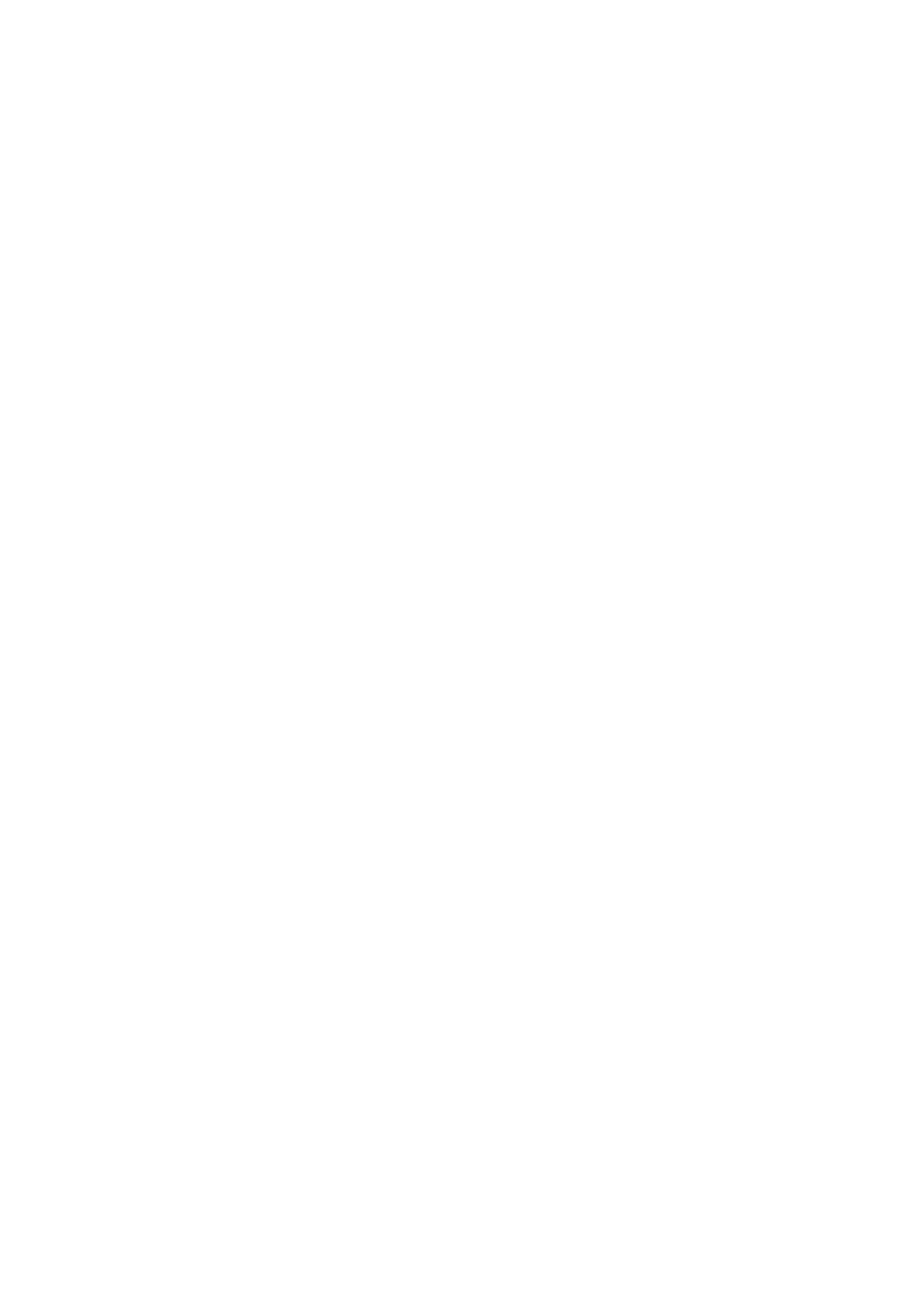#### **Monday, 22nd January 1973 Midland Riders' Individual Championship**

| Jim West              | 1             | 1             | 3             | - 3           | - 3         | 11 |                    |
|-----------------------|---------------|---------------|---------------|---------------|-------------|----|--------------------|
| Cyril Jones           | 0             | 1             | 1             | 0             | 2           | 4  |                    |
| Keith White           | $\mathcal{P}$ | 0             | 1             | 0             | 3           | 6  |                    |
| Geoff Bouchard        | 3             | 1             | 3             | 2             | 1           | 10 |                    |
| James Bond            | 0             | 3             | 3             | 3 3           |             | 12 | (3 <sup>rd</sup> ) |
| <b>Richard Dutton</b> | $\mathcal{P}$ | 0             | $\mathcal{P}$ | 0             | 0           | 4  |                    |
| <b>Adrian Moss</b>    | 1             | 1             | 0             | 2             | 0           | 4  |                    |
| Mike Nicholson        | 3             | 2             | 3             | 3             | 2           | 13 | $2^{nd}$           |
| Gordon Bowden         | 3             | 2             | 2             | 33            |             | 13 | (1 <sup>st</sup> ) |
| <b>Tony Cooper</b>    | 2             | 3             | $\mathcal{P}$ | $\mathcal{P}$ | $\mathbf 1$ | 10 |                    |
| Jeff Hughes           | 0             | 3             | 0             | 2             | -2          | 7  |                    |
| Steve Bastable        | 1             | 0             | 2             | 1             | 1           | 5  |                    |
| <b>Tony Smith</b>     | 1             | 0             | 1             |               | $1\quad2$   | 5  |                    |
| Steve Wilson          | 0             | $\mathcal{P}$ | 0             | 0             | 0           | 2  |                    |
| Alan Harvey           | 3             | 2             | 0             | 1             | 0           | 6  |                    |
| <b>Tony Darby</b>     | 2             | 3             | O             | n             | 1           | 6  |                    |
|                       |               |               |               |               |             |    |                    |

| Ht 1: Bouchard, White, West, Jones               | 54.2        |
|--------------------------------------------------|-------------|
| Ht 2: Nicholson, Dutton, Moss, Bond (ex 2m)      | 55.2        |
| Ht 3: Bowden, Cooper, Bastable, Hughes           | 51.6        |
| Ht 4: Harvey, Darby, Smith, Wilson               | 54.2        |
| Ht 5: Bond, Bowden, West, Smith                  | 51.4        |
| Ht 6: Cooper, Wilson, Jones, Dutton              | 53.0        |
| Ht 7: Hughes, Harvey, Moss, White (ret)          | 54.0        |
| Ht 8: Darby, Nicholson, Bouchard, Bastable       | 52.8        |
| Ht 9: West, Dutton, Darby (ret), Hughes (ret)    | 53.4        |
| Ht 10: Bond, Bastable, Jones, Harvey             | 50.4        |
| Ht 11: Nicholson, Bowden, White, Wilson (ret)    | 51.8        |
| Ht 12: Bouchard, Cooper, Smith, Moss             | 54.0        |
| Ht 13: West, Moss, Bastable, Wilson (ret)        | 56.2        |
| Ht 14: Nicholson, Hughes, Smith, Jones           | 55.2        |
| Ht 15: Bond, Cooper, Darby (ret), White (ret)    | 51.2        |
| Ht 16: Bowden, Bouchard, Harvey, Dutton          | 49.8        |
| Ht 17: West, Nicholson, Cooper, Harvey           | 52.0        |
| Ht 18: Bowden, Jones, Darby, Moss (f)            | 50.0        |
| Ht 19: White, Smith, Bastable, Dutton (f)        | 53.4        |
| Ht 20: Bond, Hughes, Bouchard, Wilson (ret)      | 51.0        |
| 1 <sup>st</sup> place run-off: Bowden, Nicholson | 49.2 (recor |
|                                                  |             |

rd for new sized circuit)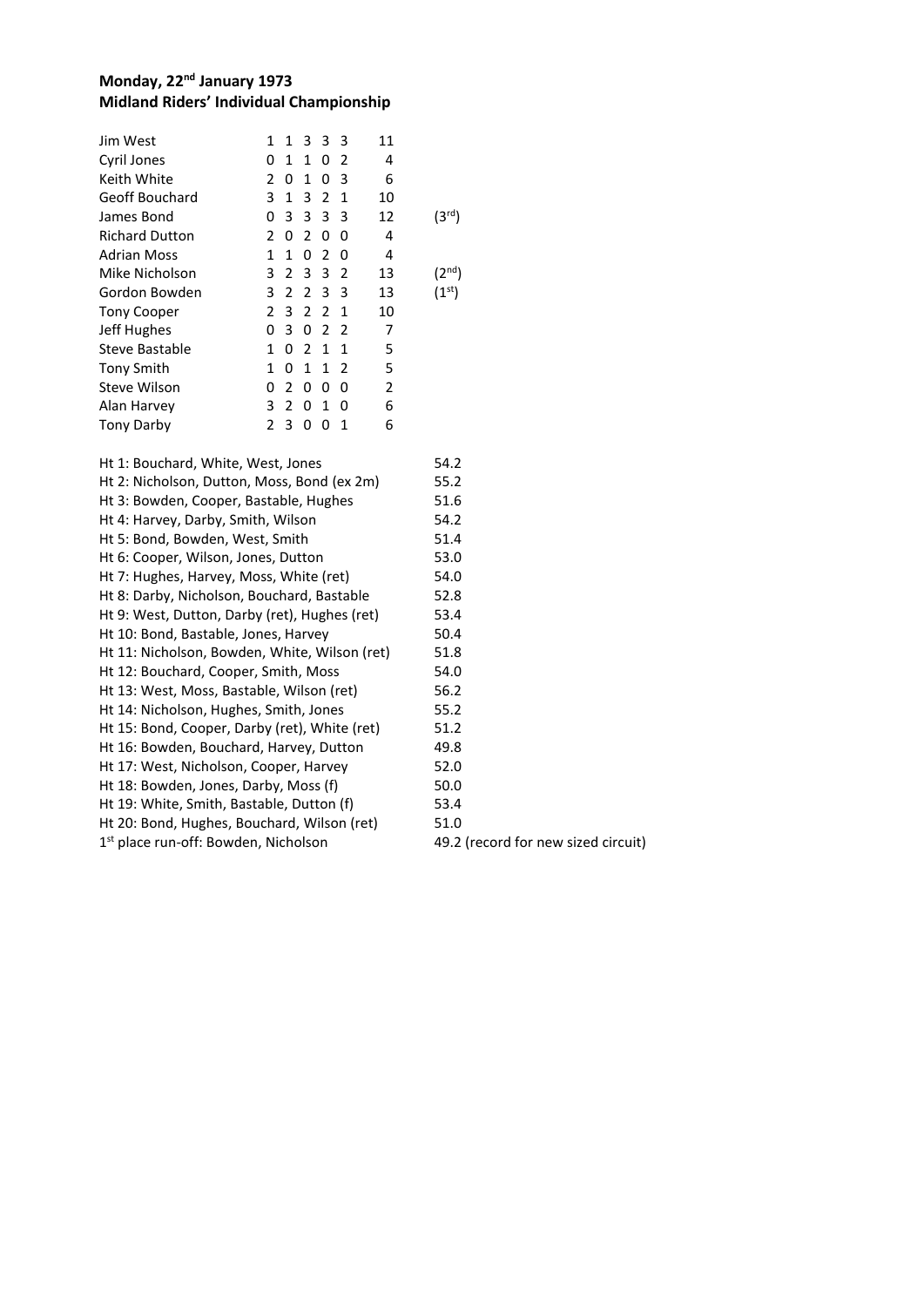# **Tuesday, 6 th February 1973 Leicester Hunters 40 Midland Select 31**

| Leicester              |                                           |                    |
|------------------------|-------------------------------------------|--------------------|
| Mike Nicholson         | 2 1 0 1                                   | 4<br>1             |
| Jim West               | $\mathbf{3}$<br>1<br>0<br>0               | 4                  |
| <b>Tony Cooper</b>     | 3 $2'$ 2<br>$\mathbf{1}$                  | 8<br>1             |
| Dave Smith             | 3.<br>$\mathcal{P}$<br>$\mathcal{P}$<br>3 | 10                 |
| Geoff Bouchard         | $2^{\prime}$<br>1'<br>0<br>0              | 3<br>2             |
| Joe Hughes             | $2^{\prime}$<br>0<br>- 3                  | 5<br>1             |
| Keith White            | 33<br>0                                   | 6                  |
|                        |                                           |                    |
| <b>Midland Select</b>  |                                           |                    |
| Steve Wilson           | $1'$ 3 2'<br>3<br>0                       | 9<br>$\mathcal{P}$ |
| John Gaskell           | 2<br>3<br>1<br>1                          | 7                  |
| <b>Terry Challenor</b> | 2 3<br>$\mathcal{P}$<br>2<br>- 3          | 12                 |
| Malcom Corradine       | 0<br>0<br>0<br>0                          | 0                  |
| Peter Jarman           | 1<br>0<br>0                               | 1                  |
| Mick Boddice           | n<br>ŋ                                    | 0                  |
| Steve Bastable         | 1'<br>1<br>ŋ                              | 2                  |

| Ht 1: Wilson, Nicholson, Gaskell, West (ret)                      | 51.2    | 2 | 4 |    | 4  |
|-------------------------------------------------------------------|---------|---|---|----|----|
| Ht 2: White, Hughes, Bastable, Boddice                            | 53.0    | 5 | 1 |    | 5  |
| Ht 3: Smith, Bouchard, Jarman (f), Corradine (f)                  | 53.2    | 5 | 0 | 12 | 5  |
| Ht 4: Cooper, Challenor, Bastable, Hughes                         | 54.0    | 3 | 3 | 15 | 8  |
| Ht 5: Gaskell, Smith, Bouchard, Wilson (exc)                      | 52.8    | 3 | 3 | 18 | 11 |
| Ht 6: West, Challenor, Nicholson, Boddice                         | 53.2    | 4 | 2 | 22 | 13 |
| Ht 7: Hughes, Cooper, Jarman, Corradine                           | 53.6    | 5 | 1 | 27 | 14 |
| Ht 8: White, Gaskell, West, Bastable (ret)                        | 51.2    | 4 | 2 | 31 | 16 |
| Ht 9: Smith, Challenor, Wilson, Bouchard                          | 51.0    | 3 | 3 | 34 | 19 |
| Ht 10: Jarman (exc), West (exc), Corradine (ret), Nicholson (exc) |         | 0 | 0 | 34 | 19 |
| Ht 11: Wilson, Cooper, Gaskell, White (ret)                       | $49.0*$ | 2 | 4 | 36 | 23 |
| Ht 12: Challenor, Smith, Nicholson, Corradine                     | 51.0    | 3 | 3 | 39 | 26 |
| Ht 13: Challenor, Wilson, Cooper, Bouchard                        | 51.4    |   | 5 | 40 | 31 |
| $\sim$ $\sim$ $\sim$                                              |         |   |   |    |    |

\*record

| <b>Newcomers Scurry</b>                                              |      |
|----------------------------------------------------------------------|------|
| Paul Harrison, John Bowley, Richard Dutton (f rmtd), Dave Hallam (f) | 54.0 |
| <b>Newcomers Reeturn</b>                                             |      |
| Harrison, Dutton, Hallam, Bowley                                     | 54.4 |
| <b>Granby Stakes</b>                                                 |      |
| Ht 1: White, Bouchard, Jarman, Boddice                               | 50.0 |
| Ht 2: Nicholson, Harrison, Wilson, Hughes                            | 56.0 |
| Ht 3: Challenor, Bowley, West, Cooper                                | 55.4 |
| Ht 4: Smith, Corradine, Gaskell, Bastable                            | 52.2 |
| Final: Challenor, Smith, Nicholson, White                            | 54.4 |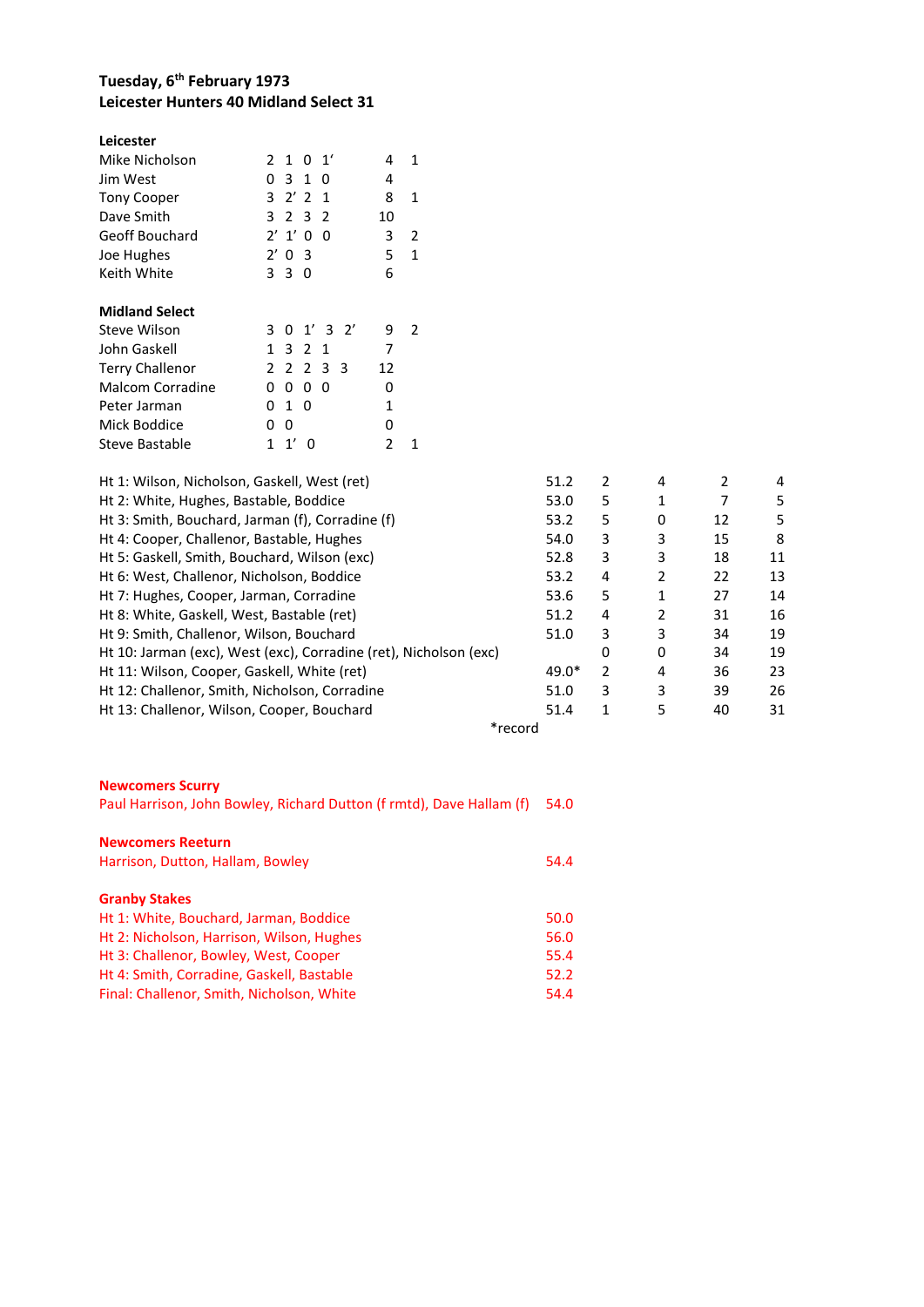# **Tuesday, 12 th February 1973 Leicester Hunters 41 Sprite American Eagles 34**

| Leicester<br>Mike Nicholson<br>Jim West<br><b>Tony Cooper</b><br>Joe Hughes<br>Geoff Bouchard<br>John Bowley<br>Keith White           | 3333<br>$2'$ 1 1 1<br>$0 \t2 \t2'$<br>1'<br>2, 2, 0, 2'<br>$0 \t1' \t2 \t3$<br>1 2 1<br>030 | 12<br>5<br>5<br>6<br>6<br>4<br>3 | 1<br>2<br>1<br>1 |
|---------------------------------------------------------------------------------------------------------------------------------------|---------------------------------------------------------------------------------------------|----------------------------------|------------------|
| <b>Sprite American Eagles</b><br>Dave Smith<br>Dave Drinkwater<br><b>Terry Challenor</b><br>J Gaskell<br>Gordon Bowden<br>Cyril Jones | 0331<br>0<br>O<br>0<br>O<br>3 2 3 0<br>2' 0 0<br>$\mathbf{1}$<br>3 3 2 1<br>02<br>3         | 7<br>O<br>8<br>3<br>9<br>5       | 1                |
| <b>Richard Dutton</b>                                                                                                                 | $\mathcal{V}'$<br>n<br>O                                                                    | 2                                |                  |

| Ht 1: Nicholson, West, Smith (ret), Drinkwater (exc)       | 53.6 | 5             | 0             | 5  |    |
|------------------------------------------------------------|------|---------------|---------------|----|----|
| Ht 2: Jones, Dutton, Bowley, White (f exc)                 | 52.4 | 1             | 5             | 6  | 5. |
| Ht 3: Bowden, Hughes, Gaskell, Bouchard                    | 51.4 | 2             | 4             | 8  | 9  |
| Ht 4: Challenor, Bowley, Cooper, Jones                     | 52.6 | 3             | 3             | 11 | 12 |
| Ht 5: Smith, Hughes, Bouchard, Drinkwater                  | 51.4 | 3             | 3             | 14 | 15 |
| Ht 6: Nicholson, Challenor, West, Dutton                   | 50.2 | 4             | $\mathcal{P}$ | 18 | 17 |
| Ht 7: Bowden, Gaskell, Bowley, Cooper                      | 52.2 | 1             | 5             | 19 | 22 |
| Ht 8: White, Jones, West, Drinkwater                       | 51.2 | 4             | $\mathcal{P}$ | 23 | 24 |
| Ht 9: Challenor, Bouchard, Hughes (f), Dutton (f exc)      | 50.6 | $\mathfrak z$ | 3             | 25 | 27 |
| Ht 10: Nicholson, Bowden, West, Gaskell                    | 50.0 | 4             | $\mathcal{P}$ | 29 | 29 |
| Ht 11: Smith, Cooper, White (ret), Drinkwater (f exc) 50.0 |      | 2             | 3             | 31 | 32 |
| Ht 12: Nicholson, Hughes, Bowden, Challenor (f)            | 49.8 | 5             | 1             | 36 | 33 |
| Ht 13: Bouchard, Cooper, Smith, Gaskell                    | 53.2 | 5             |               | 41 | 34 |

#### **Granby Stakes**

| Ht 1: Dutton, Bowley, Dave Hallam, Paul Harrison                         | 56.0              |
|--------------------------------------------------------------------------|-------------------|
| Ht 2: Gaskell, Jones, Bouchard, White (exc)                              | 53.2              |
| Ht 3: Nicholson, Hughes, Bowley, Steve Bastable                          | 48.8 (new record) |
| Ht 4: Challenor, Dutton, West, Cooper                                    | 49.0              |
| Ht 5: Smith, Bowden, Jones, Drinkwater                                   | 49.2              |
| Ht 6: Bastable, White, Dave Hallam, Harrison                             | 49.8              |
| Final (6 laps): Smith, Gaskell, Bastable, Nicholson, [Dutton, Challenor] |                   |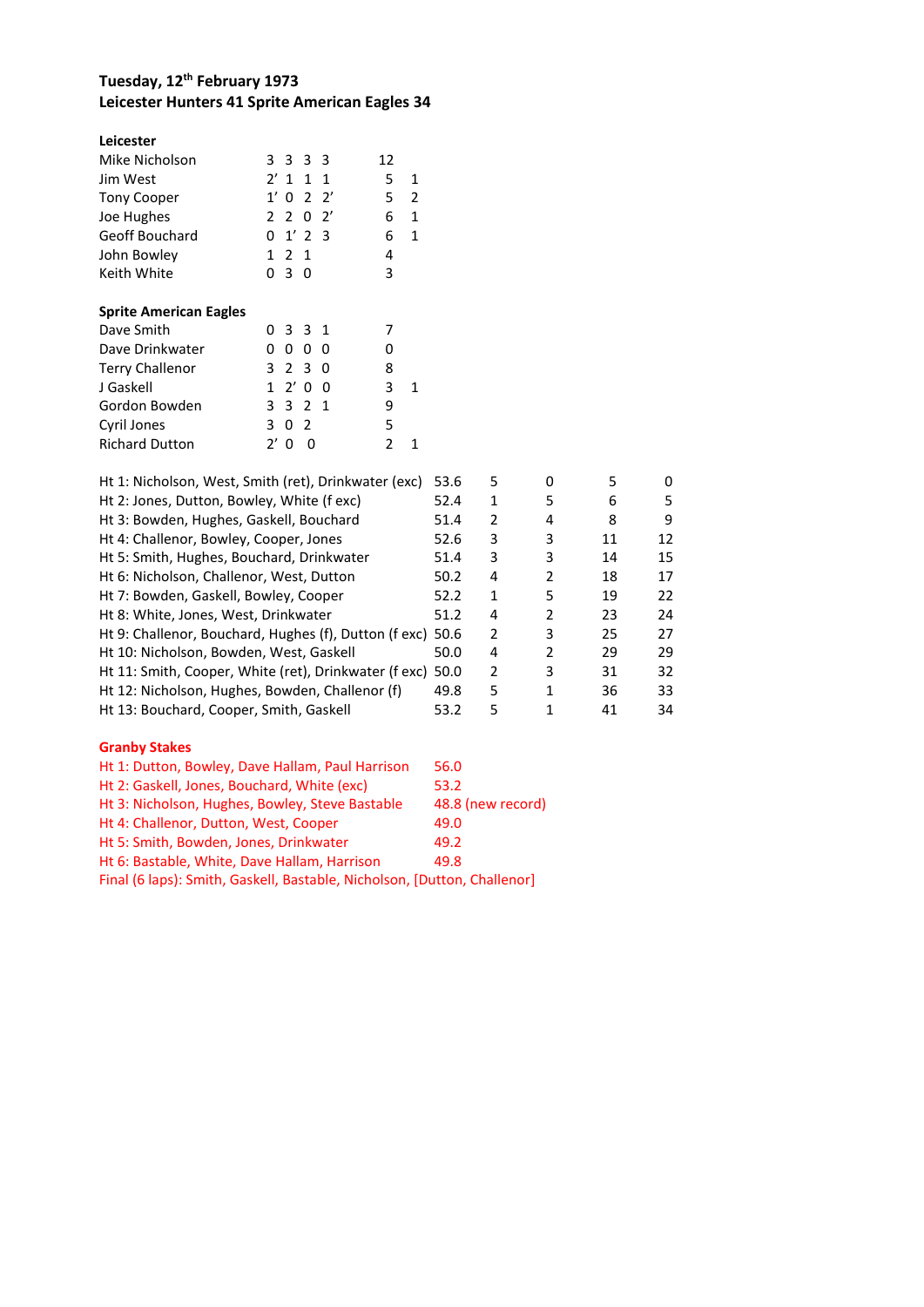# **Monday, 19th February 1973 Leicester Hunters 42 Wolverhampton Wasps 34**

| Leicester                                            |                |                |                |               |    |                |              |      |   |                |    |                         |
|------------------------------------------------------|----------------|----------------|----------------|---------------|----|----------------|--------------|------|---|----------------|----|-------------------------|
| Mike Nicholson                                       |                | 2'3            | $\Omega$       | -1            |    | 6              | 1            |      |   |                |    |                         |
| Jim West                                             | 3              | $\mathbf{1}$   | 1              | $\mathcal{L}$ |    | 7              |              |      |   |                |    |                         |
| <b>Tony Cooper</b>                                   | 3              | 2              |                | 1'3           |    | 9              | $\mathbf{1}$ |      |   |                |    |                         |
| John Gaskell                                         | $\overline{2}$ | 3              | 2              | 0             |    | $\overline{7}$ |              |      |   |                |    |                         |
| Geoff Bouchard                                       |                | $1'$ 2'        |                | $1'$ 1        |    | 5              | 3            |      |   |                |    |                         |
| John Bowley                                          |                | $2'$ 0         | 1'             |               |    | 3              | 2            |      |   |                |    |                         |
| Keith White                                          | 3              | $\mathbf 0$    | $\overline{2}$ |               |    | 5              |              |      |   |                |    |                         |
| Wolverhampton                                        |                |                |                |               |    |                |              |      |   |                |    |                         |
| <b>Arthur Price</b>                                  | 0              | $\Omega$       | $\Omega$       |               |    | 0              |              |      |   |                |    |                         |
| Dave Harvey                                          | $\mathbf{1}$   | 1              | 0              |               |    | 2              |              |      |   |                |    |                         |
| <b>Terry Challenor</b>                               |                | 2 <sub>2</sub> | -3             | 3             | 2' | 12             | $\mathbf{1}$ |      |   |                |    |                         |
| Alan Harvey                                          | 0              | 0              | 0              | 2             |    | $\overline{2}$ |              |      |   |                |    |                         |
| Gordon Bowden                                        |                | 3 3            | 3 3 3          |               |    | 15             |              |      |   |                |    |                         |
| John Lowe                                            | $\mathbf{1}$   | 0              |                |               |    | 1              |              |      |   |                |    |                         |
| <b>Tony Darby</b>                                    | 0              | 0              | -2             |               |    | $\overline{2}$ |              |      |   |                |    |                         |
| Ht 1: West, Nicholson, D Harvey, Price (f)           |                |                |                |               |    |                |              | 52.6 | 5 | 1              | 5  | 1                       |
| Ht 2: White, Bowley, Lowe, Darby (f)                 |                |                |                |               |    |                |              | 49.8 | 5 | 1              | 10 | $\overline{\mathbf{c}}$ |
| Ht 3: Bowden, Gaskell, Bouchard, A Harvey            |                |                |                |               |    |                |              | 49.2 | 3 | 3              | 13 | 5                       |
| Ht 4: Cooper, Challenor, Bowley (ret), Darby (f exc) |                |                |                |               |    |                |              | 51.4 | 3 | $\overline{2}$ | 16 | 7                       |
|                                                      |                |                |                |               |    |                |              |      |   |                |    |                         |

| Ht 5: Gaskell, Bouchard, D Harvey, Price (f)       | 51.2    |   |   | 21 | 8  |         |
|----------------------------------------------------|---------|---|---|----|----|---------|
| Ht 6: Nicholson, Challenor, West, Lowe (f)         | 49.0    | 4 |   | 25 | 10 |         |
| Ht 7: Bowden, Cooper, Bowley, A Harvey             | $47.0*$ | 3 | 3 | 28 | 13 | *record |
| Ht 8: Bowden, Darby, West, White                   | 48.4    | 1 | 5 | 29 | 18 |         |
| Ht 9: Challenor, Gaskell, Bouchard, Lowe (f)       | 49.6    | 3 | 3 | 32 | 21 |         |
| Ht 10: Bowden, West, Nicholson (f), A Harvey (ret) | 50.0    | 2 | 3 | 34 | 24 |         |
| Ht 11: Challenor, White, Cooper, D Harvey          | 49.4    | 3 | 3 | 37 | 27 |         |
| Ht 12: Bowden, Challenor, Nicholson, Gaskell       | 49.6    | 1 | 5 | 38 | 32 |         |
| Ht 13: Cooper, A Harvey, Bouchard, Price (ret)     | 51.0    | 4 |   | 42 | 34 |         |
|                                                    |         |   |   |    |    |         |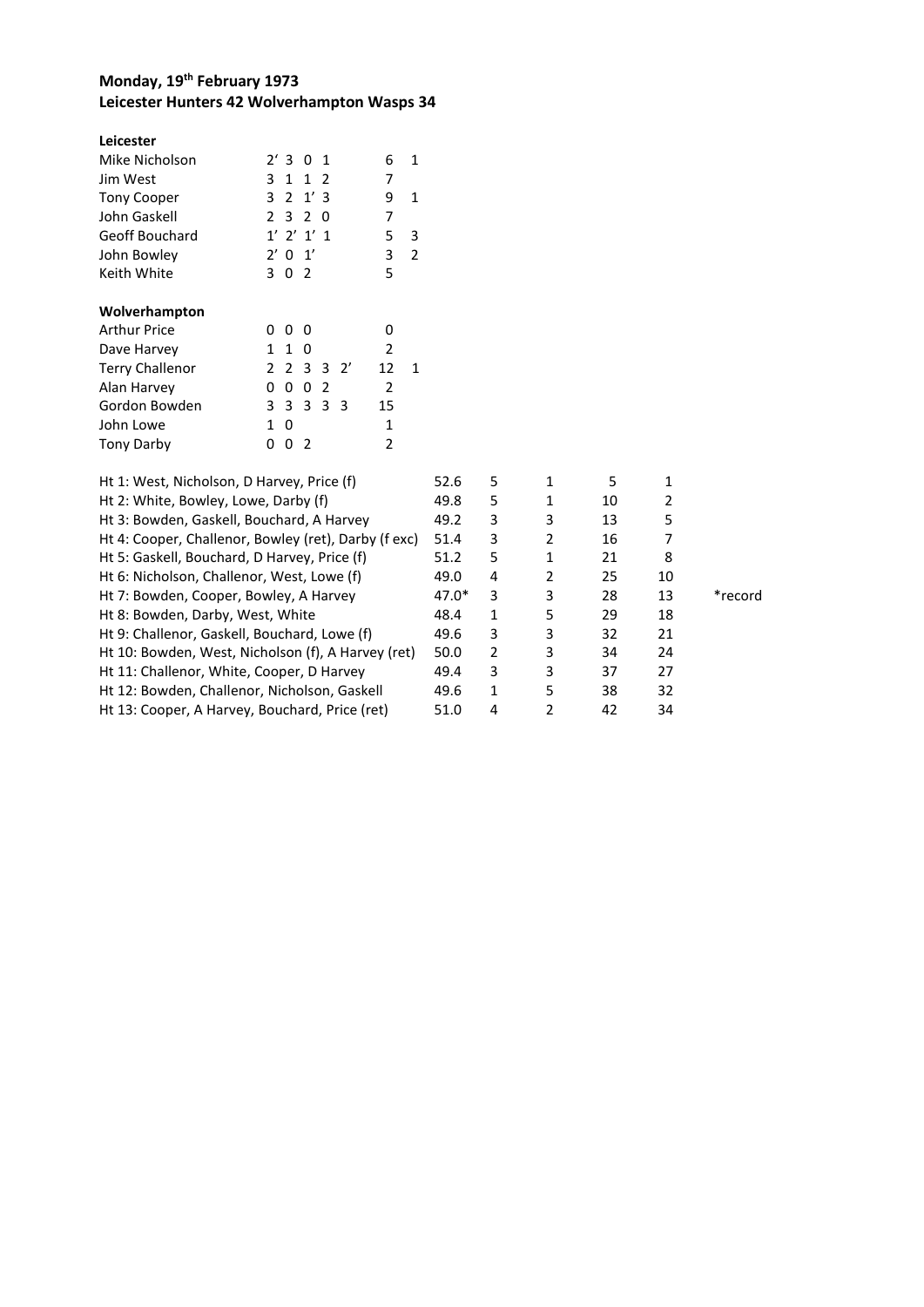# **Monday, 26th February 1973 Leicester Hunters 38 Birmingham Bombers 39**

| Leicester             |                                                     |   |
|-----------------------|-----------------------------------------------------|---|
| Mike Nicholson        | 5<br>1<br>3 0 1                                     |   |
| Jim West              | 3<br>2' 0<br>6<br>$\overline{1}$                    | 1 |
| <b>Tony Cooper</b>    | 3<br>2<br>1<br>0<br>6                               |   |
| John Bowley           | 2 <sub>3</sub><br>1<br>6<br>0                       |   |
| Geoff Bouchard        | 1<br>1'<br>0<br>0                                   | 1 |
| Dave Hallam           | $\mathbf{1}'$<br>$2'$ 1<br>4                        | 2 |
| Keith White           | 3<br>3<br>$\mathbf{1}$<br>- 3<br>10                 |   |
| <b>Birmingham</b>     |                                                     |   |
| James Bond            | 3 2 2<br>7<br>0                                     |   |
| <b>Adrian Moss</b>    | 2230<br>7                                           | 1 |
| Malcolm Corradine     | 0<br>0<br>0<br>0                                    |   |
| John Gaskell          | $3 \t2' \t1'$<br>3.<br>9                            | 2 |
| Peter Jarman          | 2'<br>2<br>0<br>0                                   | 1 |
| <b>Richard Dutton</b> | 3<br>0<br>1<br>4                                    |   |
| Steve Bastable        | $\mathcal{P}$<br>$2'$ 3<br>1<br>$\mathcal{P}$<br>10 | 1 |

| Ht 1: West, Moss, Nicholson, Bond (f)              | 49.0 | 4 | 2              | 4  | $\mathcal{P}$ |
|----------------------------------------------------|------|---|----------------|----|---------------|
| Ht 2: White, Hallam, Bastable, Dutton (f)          | 55.0 | 5 | 1              | 9  | 3             |
| Ht 3: Gaskell, Jarman, Bouchard (ef), Bowley (exc) | 58.6 | 0 | 5              | 9  | 8             |
| Ht 4: Cooper, Bastable, Hallam, Corradine          | 57.8 | 4 | 2              | 13 | 10            |
| Ht 5: Bond, Moss, Bowley, Bouchard                 | 55.0 | 1 | 5              | 14 | 15            |
| Ht 6: Nicholson, West, Dutton, Corradine (f)       | 55.2 | 5 | 1              | 19 | 16            |
| Ht 7: Gaskell, Cooper, Hallam, Jarman              | 54.0 | 3 | 3              | 22 | 19            |
| Ht 8: Moss, Bastable, White, West (f)              | 56.0 | 1 | 5              | 23 | 24            |
| Ht 9: Dutton, Bowley, Bouchard, Corradine          | 57.0 | 3 | 3              | 26 | 27            |
| Ht 10: Bastable, Gaskell, West, Nicholson (f)      | 54.2 | 1 | 5              | 27 | 32            |
| Ht 11: White, Bond, Cooper, Moss                   | 53.8 | 4 | $\overline{2}$ | 31 | 34            |
| Ht 12: Bowley, Bastable, Nicholson, Jarman         | 52.0 | 4 | 2              | 35 | 36            |
| Ht 13: White, Bond, Gaskell, Cooper                | 52.6 | 3 | 3              | 38 | 39            |